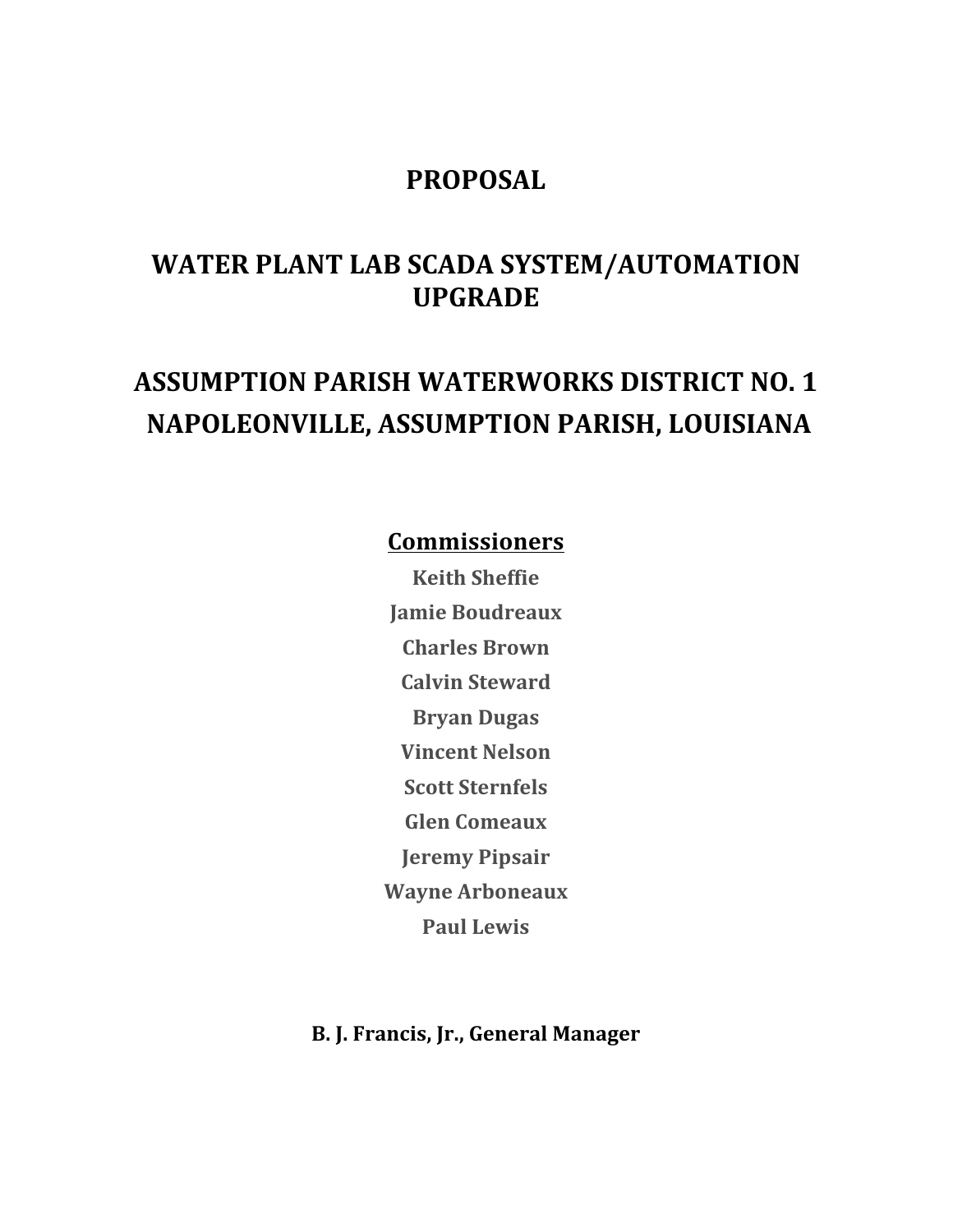#### **Advertisement for Proposals**

The Assumption Parish Waterworks, District No. 1, acting through its General Manager, B. J. Francis, Ir., will receive sealed proposals for "Assumption Parish Waterworks District No. 1 Lab SCADA System/Automation Upgrade" at the Main Office - 4633 Highway 1, Napoleonville, LA. 70390, until 2:00 P.M., local time, on Tuesday, August 15, 2017, at which time and place, they will be publicly opened and read aloud. Any proposals received after the above-mentioned time will be returned unopened.

To qualify to put in a proposal, each bidder shall be a properly licensed Contractor in accordance with La. R.S. 37: 2150-2163 for the classification of MUNICIPAL & PUBLIC WORKS CONSTRUCTION. Contractors desiring to submit a proposal shall submit evidence that they hold a license of proper classification that is effective at the time the bidding documents are requested.

There will be a voluntary pre-proposal meeting on Wednesday, August 9, 2017 at 2:00 P.M., local time, at the project site (4633 Highway 1, Napoleonville, LA 70390).

The Owner reserves the right to reject any and all proposals in accordance with Title 38 of the Louisiana Revised Statutes.

Each bidder must deposit with his/her proposal security in the amount, form and subject to the conditions provided in the Information for Bidders. Sureties used for obtaining bonds must appear as acceptable on the U.S. Department of Treasury Circular 570.

A bidder may withdraw his proposal after the proposal opening only in accordance with La. R.S. 38:2214C.

Any person with disabilities requiring special accommodations must contact the Assumption Parish Waterworks District No. 1 no later than seven (7) days prior to the proposal opening.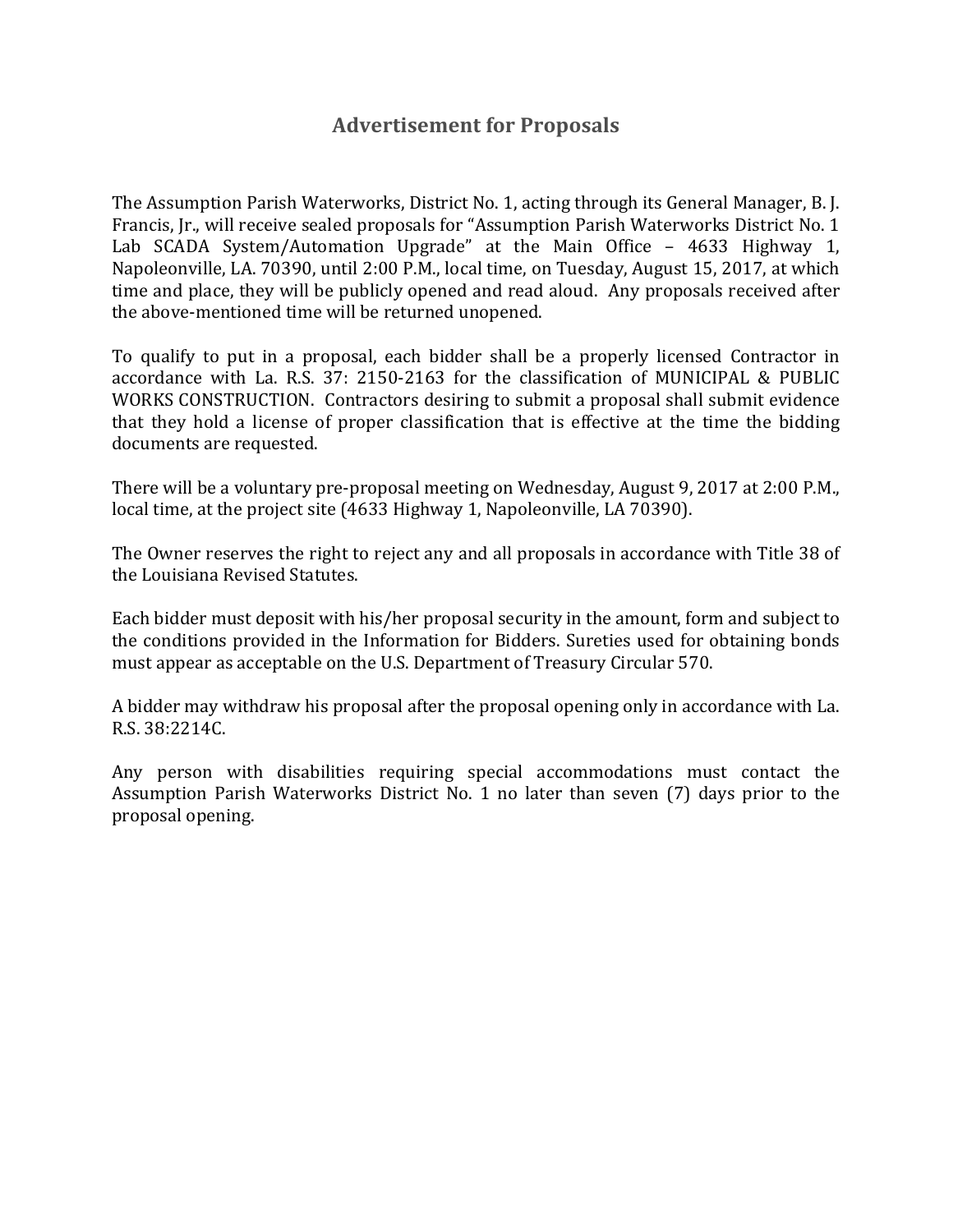#### **Instructions for Submitting Proposal**

#### **1. QUALIFICATIONS OF BIDDERS**

- 1.1. To demonstrate Bidder's qualifications to perform the Work, within five days of Owner's request, Bidder shall submit written evidence such as financial data, years of Water Plant Project experience, list of previous Water Plant projects completed, present commitments, and such other data as may be called for.
- 1.2. The contractor shall provide support for the system that meets the following criteria:
	- A. Response time following a call out for system repair, support, troubleshooting, or any other reason shall be no more than 1 hour from the time of the call to the technician being on-site.
	- B. Technician availability for system support shall be available twenty four hours a day, seven days a week, and 365 days a year.

#### **2. EXAMINATION OF BIDDING DOCUMENTS, OTHER RELATED DATA**

- 2.1. It is the responsibility of each Bidder before submitting a Proposal to:
	- A. Examine and carefully study the Bidding Document;
	- B. Visit the Site and become familiar with and satisfy Bidder as to the general, local, and site conditions that may affect cost, progress, and performance of the Work;
	- C. Become familiar with and satisfy Bidder as to all Federal, State, and local Laws and Regulations that may affect cost, progress, or performance of the Work;
	- D. Correlate the information known to Bidder, information and observations obtained from visits to the Site:
	- E. Promptly give the Owner written notice of all conflicts, errors, ambiguities, or discrepancies that Bidder discovers in the Bidding Document and confirm that the written resolution thereof by the Owner is acceptable to Bidder;
	- F. Determine that the Bidding Document is generally sufficient to indicate and convey understanding of all terms and conditions for the performance of the Work.
- 2.2. The submission of a Proposal will constitute an incontrovertible representation by Bidder that Bidder has complied with every requirement of this Section II, that without exception the Proposal is premised upon performing and furnishing the Work required by the Bidding Document and applying any specific means, methods, techniques, sequences, and procedures of construction that may be shown or indicated or expressly required by the Bidding Document, that Bidder has given the Owner written notice of all conflicts, errors, ambiguities, and discrepancies that Bidder has discovered in Bidding Documents and the written resolutions thereof by the Owner are acceptable to Bidder, and that the Bidding Documents are generally sufficient to indicate and convey understanding of all terms and conditions for performing and furnishing the Work.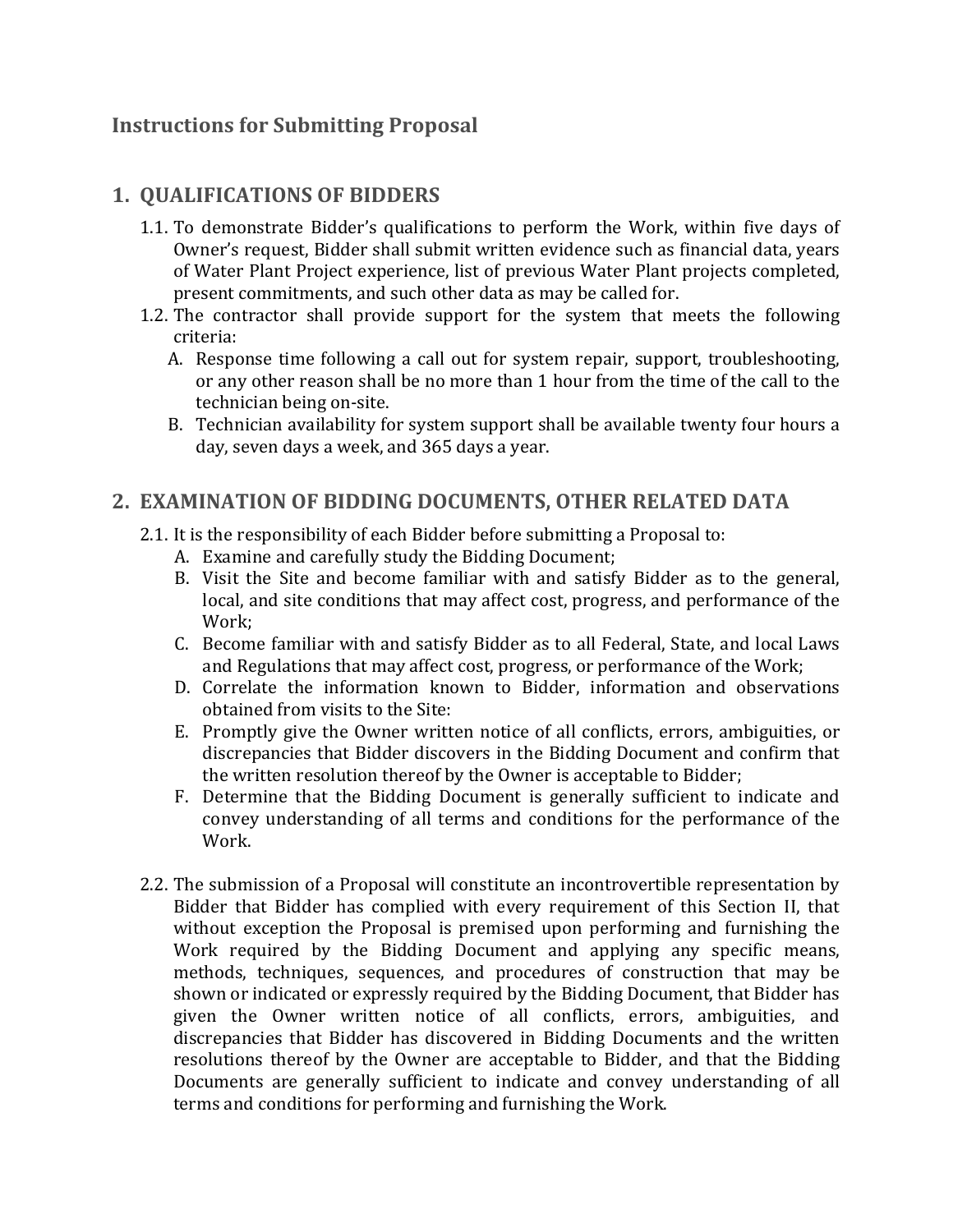#### **3. PRE-PROPOSAL CONFERENCE**

3.1. There will be a voluntary pre-proposal meeting on Wednesday, August 9, 2017 at 2:00 P.M., local time, at the project site (4633 Highway 1, Napoleonville, LA 70390).

#### **4. INTERPRETATIONS AND ADDENDA**

- 4.1. All questions about the meaning or intent of the Bidding Documents are to be submitted to the Owner in writing. Interpretations or clarifications considered necessary by the Owner in response to such questions will be issued by Addenda mailed or delivered to all parties recorded by the Owner as having received the Bidding Document. Ouestions received less than five days prior to the date for opening of Proposals may not be answered. Only questions answered by Addenda will be binding. Oral and other interpretations or clarifications will be without legal effect.
- 4.2. Addenda may be issued to clarify, correct, or change the Bidding Documents as deemed advisable by the Owner.

#### **5. PROPOSAL SECURITY**

- 5.1. Each bidder shall provide a bond with good, solvent, and sufficient surety in a sum of not less than fifty percent of the contract price for the payment by the contractor or subcontractor to claimants as defined in R.S. 38:2242.
- 5.2. The Proposal security of the Successful Bidder will be retained until such Bidder has executed the Contract Documents, furnished the required contract security and met the other conditions of the Notice of Award, whereupon the Proposal security will be returned. If the Successful Bidder fails to execute and deliver the Contract Documents and furnish the required contract security within 15 days after the Notice of Award, Owner may annul the Notice of Award and the Proposal security of that Bidder will be forfeited. The Proposal security of other Bidders whom Owner believes to have a reasonable chance of receiving the award may be retained by Owner until the earlier of seven days after the Effective Date of the Agreement or 61 days after the Proposal opening, whereupon Proposal security furnished by such Bidders will be returned.
- 5.3. Proposal security of other Bidders whom OWNER believes do not have a reasonable chance of receiving the award will be returned within seven days after the Proposal opening.

#### **6. CONTRACT TIMES**

6.1. The number of days within which, or the dates by which, the Work is to be substantially completed and ready for final payment is 45 working days.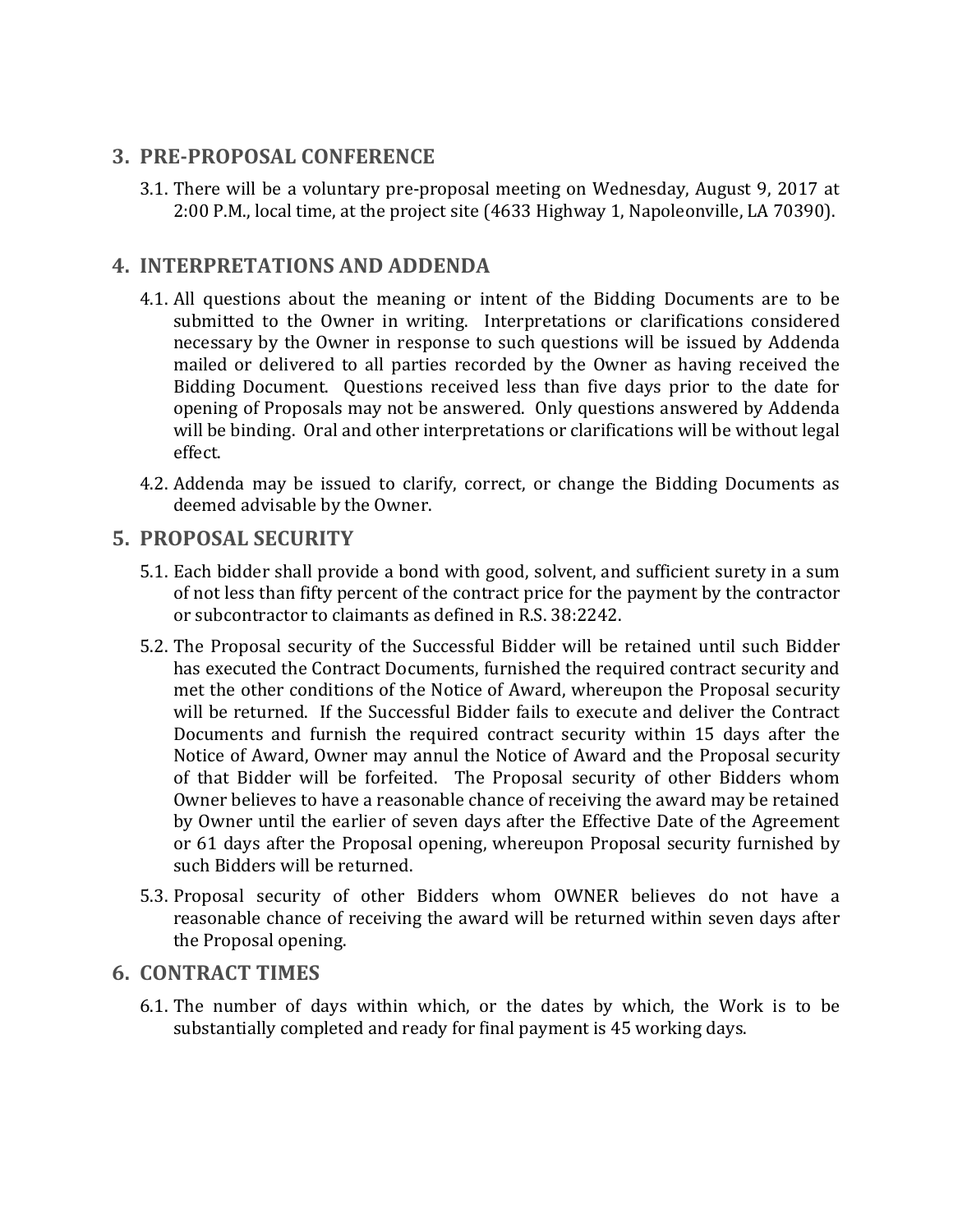#### **7. PROPOSAL**

- 7.1. A Proposal by a corporation shall be executed in the corporate name by the president or a vice-president or other corporate officer accompanied by evidence of authority to sign. The corporate seal shall be affixed and attested by the secretary or an assistant secretary. The corporate address and state of incorporation shall be provided on the Proposal form.
- 7.2. A Proposal by a partnership shall be executed in the partnership name and signed by a partner (whose title must appear under the signature), accompanied by evidence of authority to sign. The official address of the partnership shall be provided on the Proposal Form.
- 7.3. A Proposal by a limited liability company shall be executed in the name of the firm by a member and accompanied by evidence of authority to sign. The state of formation of the firm and the official address of the firm shall be shown.
- 7.4. Proposal by an individual shall show the Bidder's name and business address.
- 7.5. A Proposal by a joint venture shall be executed by each joint venture in the manner indicated on the Proposal form. The official address of the joint venture must be provided on the Proposal Form.
- 7.6. All names shall be printed in ink below the signatures.
- 7.7. The Proposal shall contain an acknowledgment of receipt of all Addenda, the numbers and dates of which shall be filled in on the Proposal form.
- 7.8. The postal and email addresses and telephone number for communication regarding the Proposal shall be shown.
- 7.9. The Proposal shall contain evidence of Bidder's authority and qualification to do business in the state or locality where the Project is located or Bidder shall covenant in writing to obtain such qualification prior to award of the Contract and attach such covenant to the Proposal. Bidder's state contractor license number shall also be shown on the Proposal Form.

#### **8. SUBMITTAL OF PROPOSAL**

8.1. A Proposal shall be submitted no later than the date and time prescribed and at the place indicated in the Advertisement for Bids and shall be enclosed in an opaque sealed envelope plainly marked with the Project title, the name and address of Bidder, and shall be accompanied by the Proposal security and other required documents. If a Proposal is sent by mail or other delivery system, the sealed envelope containing the Proposal shall be enclosed in a separate envelope plainly marked on the outside with the notation "PROPOSAL ENCLOSED." When using the mail or other delivery system, the Bidder is totally responsible for the mail or other delivery system delivering the Proposal at the place and prior to the time indicated in the Advertisement for Proposal.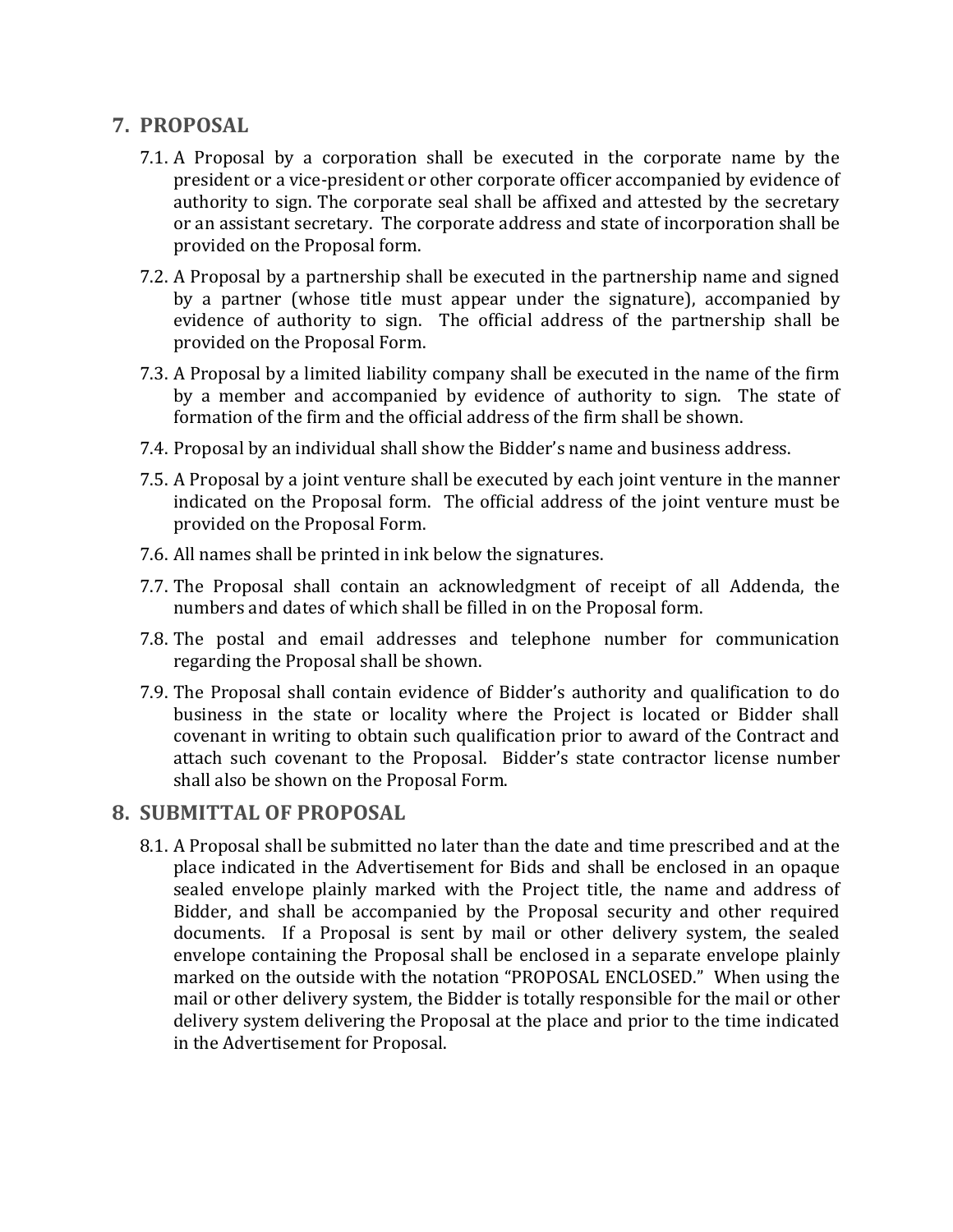#### **9. MODIFICATION AND WITHDRAWAL OF PROPOSAL**

- 9.1. A Proposal may be modified or withdrawn by an appropriate document duly executed in the manner that a Proposal must be executed and delivered to the place where Bids are to be submitted prior to the date and time for the opening of Proposals.
- 9.2. If within 24 hours after Proposals are opened any Bidder files a duly signed written notice with Owner and promptly thereafter demonstrates to the reasonable satisfaction of Owner that there was a material and substantial mistake in the preparation of its Proposal, that Bidder may withdraw its Proposal, and the Proposal security will be returned. Thereafter, if the Work is rebid or negotiated, that Bidder will be disqualified from further bidding on the Work. This provision to withdraw a Proposal without forfeiting the Proposal security does not apply to Bidder's errors in judgment in preparing the Bid.

#### 10. **OPENING OF PROPOSALS**

10.1. Proposals will be opened at the time and place indicated in the Advertisement for Proposals and, unless obviously non-responsive, read aloud publicly. An abstract of the amounts of the Proposals and major alternates, if any, will be made available to Bidders after the opening of Proposals.

#### 11. **VALUATION OF PROPOSALS AND AWARD OF CONTRACT**

- 11.1.Owner reserves the right to reject any or all Proposals, including without limitation, nonconforming, nonresponsive, unbalanced, or conditional Proposals. Owner further reserves the right to reject the Proposal of any Bidder whom it finds, after reasonable inquiry and evaluation, to be nonresponsible. Owner also reserves the right to waive all informalities not involving price, time, or changes in the Work and to negotiate contract terms with the Successful Bidder.
- 11.2. More than one Proposal for the same Work from an individual or entity under the same or different names will not be considered. Reasonable grounds for believing that any Bidder has an interest in more than one Proposal for the Work may be cause for disqualification of that Bidder and the rejection of all Proposals in which that Bidder has an interest.
- 11.3. In evaluating Bidders, Owner will consider the qualifications of Bidders and may consider the qualifications and experience of Subcontractors, Suppliers, and other individuals or entities proposed for those portions of the Work.
- 11.4. Owner may conduct such investigations as Owner deems necessary to establish the responsibility, qualifications, and financial ability of Bidders, proposed Subcontractors, Suppliers, individuals, or entities to perform the Work in accordance with the contract Documents.
- 11.5. If the Contract is to be awarded, Owner will award the Contract to the responsible Bidder whose Proposal, conforming with all the material terms